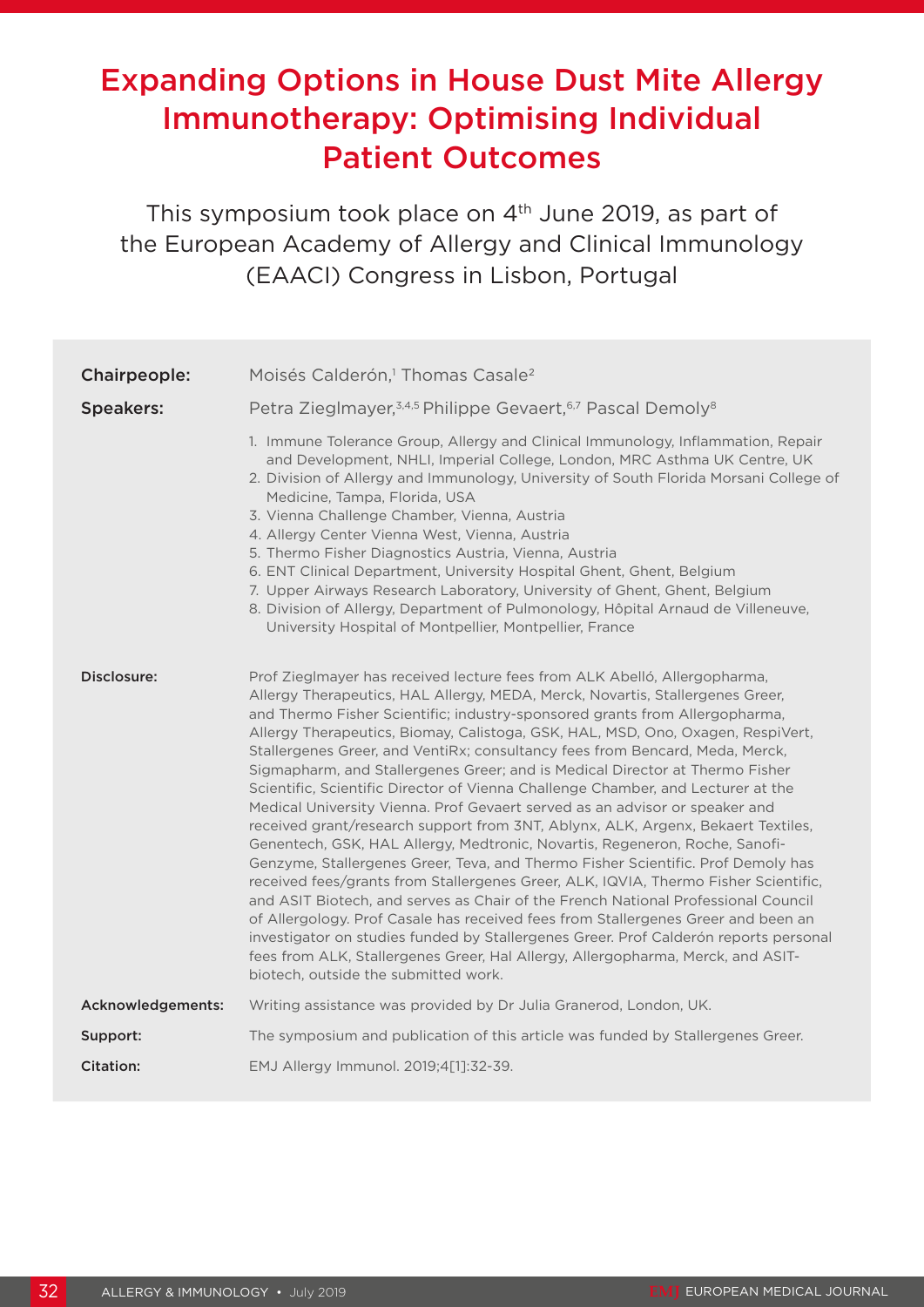### Meeting Summary

Prof Calderón opened the symposium by noting its overall aim: to improve outcomes in patients with allergic diseases. Currently, patients can wait an average of 8.5 years to see an allergy specialist and this places a significant burden on individuals. Traditional therapeutic management of patients with allergies is suboptimal, and while appropriate use of allergen immunotherapy (AIT) maximises its impact, treatment guidelines are complex.

Prof Zieglmayer explained that house dust mite (HDM) allergy is a global problem. Allergic rhinitis (AR) drives asthma, with the highest risk in children. Symptoms associated with AR and allergic rhino-conjunctivitis can be different in children compared with adults and adolescents. A holistic approach is needed that treats not only the classic symptoms of AR, but also the accompanying physical and mental impairment. It is critical that clinicians gain a greater understanding of the unique burden of AR in order to better treat their patients.

Prof Gevaert emphasised that precision medicine is key to optimising patient outcomes and that advances have been made in this area, particularly with artificial intelligence. For children, the ultimate aim is to achieve an early diagnosis and use precision medicine for early prevention and treatment with AIT. For adults, better help is required with uncontrolled allergic disease. Precision medicine will make use of all available data to help select patients who are most likely to benefit from AIT.

Prof Demoly summarised data from a Phase III randomised, double-blind, placebo-controlled clinical trial that demonstrated the efficacy and safety of a 300IR HDM sublingual immunotherapy (SLIT) tablet in adults and adolescents with HDM-associated AR. Concluding, Prof Casale reiterated that AIT is a crucial tool in the therapeutic armamentarium against HDM allergy and should be used for early prevention and early treatment, without delay.

### Introduction

### Professor Moisés Calderón

Prof Calderón emphasised that the aim of the symposium was to improve outcomes for patients with HDM allergy, noting that:

- a) Waiting for effective treatment places a significant burden on individuals. Patients with allergic diseases can wait an average of 8.5 years to see an allergy specialist, with the wait for AIT being even longer.<sup>1,2</sup>
- b) Traditional therapeutic management of patients with allergies is suboptimal. Symptomatic drugs do not slow or halt progression of allergic disease, and many patients continue to display allergy symptoms despite optimal pharmacotherapy.3-9
- c) Appropriate use of AIT maximises its impact on allergic diseases, but treatment guidelines are complex, and none propose care pathways. Recently, care pathways for AIT have been proposed by the Allergic Rhinitis and its Impact on Asthma (ARIA) group.10

### Burden of House Dust Mite-Allergic Respiratory Diseases

### Professor Petra Zieglmayer

Mite allergy is of global relevance.<sup>11-20</sup> The proportion of the population affected by mite allergy ranges from 4% in China and Korea to almost 50% in Australia and New Zealand. Approximately 25% of the population in Europe and North America is affected by respiratory allergies. In Europe, this is expected to increase to >50% by 2025. The problem lies in that almost half of all allergy patients in the European Union (EU) are misdiagnosed, resulting in delayed diagnosis and treatment.21-23

AR is known to drive the development of asthma.24 This is more relevant in the paediatric population, as a German study found that AR in children up to the age of 5 years was a predictor for the development of wheezing at school age.<sup>25</sup> An Australian study reported a 7-fold increased risk of developing asthma in children aged 7–12 years displaying AR compared with the healthy population. This risk decreased with increasing age but was still 2-fold greater in adults displaying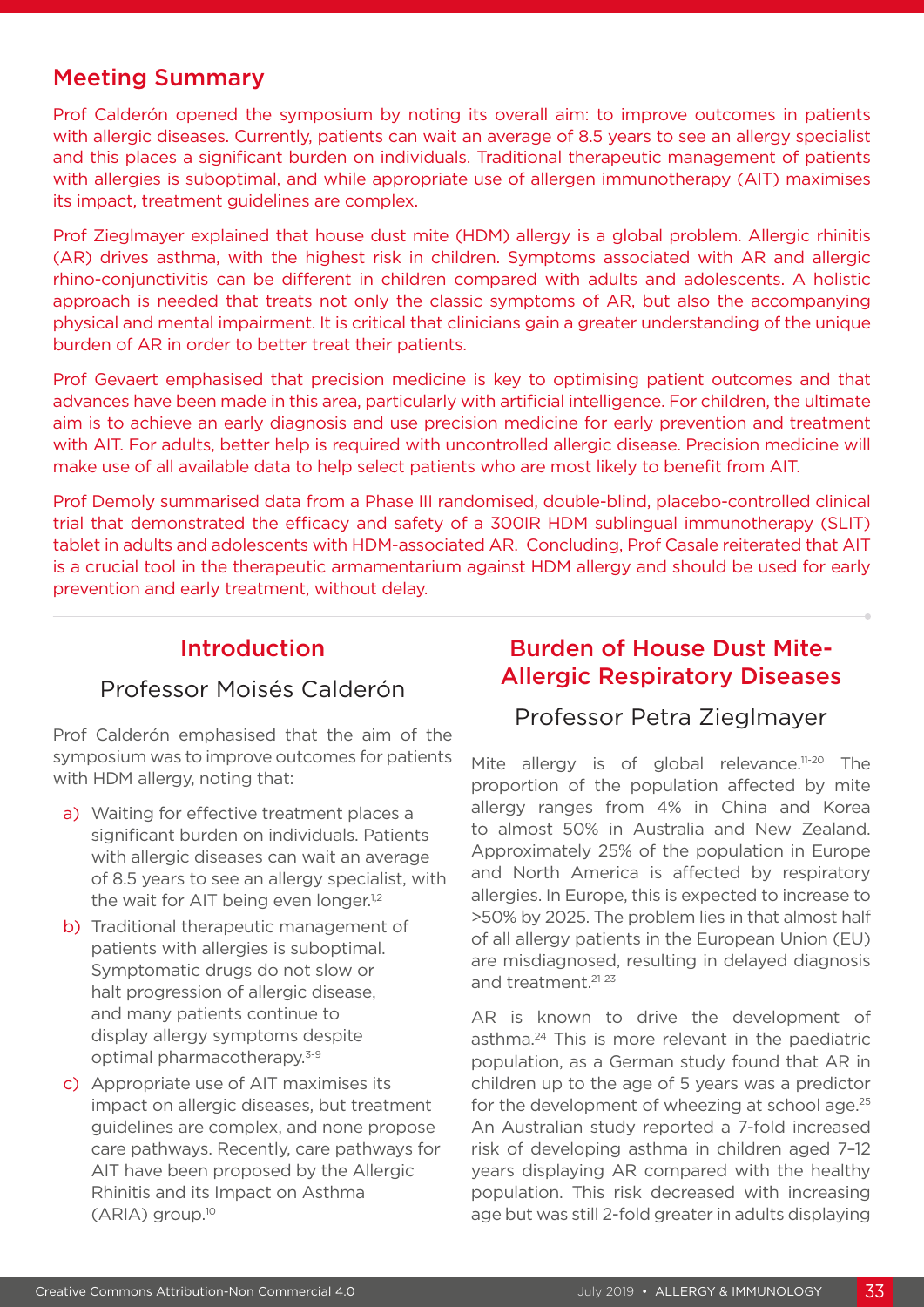AR compared with those who have never displayed AR.26 This has important implications for the individual.<sup>27</sup>

A total of 70 of 100 million Europeans with AR display asthma.<sup>23</sup> Patients with AR may feel impaired in daily social activities; rhinorrhoea and sneezing may be perceived as socially unacceptable. Nasal obstruction can lead to reduced quality of sleep. Systemic allergic symptoms can lead to tiredness and a general sense of feeling unwell. This, along with the side effects of medication, can result in malaise that can lead to reduced performance at school and work, loss of productivity, and an economic burden to society.<sup>23</sup> Thus, AR and allergic asthma result in significant individual and societal costs.

HDM allergy is not easy to diagnose as patients present with unspecific symptoms such as loss of smell, general tiredness, and recurring sinusitis. In a European survey, patients with severe HDMinduced respiratory allergies reported peaks in their symptoms in spring, autumn, and (to a lesser extent) mid-winter.<sup>28</sup> The same survey reported a 2-year period from the first symptoms until consultation with a specialist. Furthermore, patients consult general practitioners (GP) and specialists several times a year and often consult several healthcare professionals simultaneously.<sup>28</sup> It is evident the extent to which patients are affected. A total of 30% of GP were aware of ARIA guidelines but only 10% implemented them.29 Thus, it is not surprising that patients who primarily consult their GP for mite allergy are not adequately treated. To further complicate matters, mite allergic patients are not only sensitised to mites but also present with other allergies (e.g., grass pollen and cat dander) and report comorbidities such as headache, conjunctivitis, sinusitis, and otitis.28

Sleep disorders, rhinorrhoea, and nasal obstruction were reported to be the most bothersome symptoms in both children and adults with HDM allergy; however, the order of importance was different. $30$  Irrespective of age, however, more symptoms resulted in greater impairment. A study of adults and children with AR showed that the severity of rhinitis has more of an effect on quality of life (QoL), school or work productivity, and daily activities than the duration of rhinitis.<sup>31</sup> A further online, questionnaire-based study reported nasal

congestion as the most bothersome symptom.32 Patients with the most severe symptoms had an impairment in productivity with some unable to work. AR has also been shown to increase the risk of driving accidents, with a quarter falling asleep easily, especially when behind the wheel.<sup>33</sup> Sneezing increases the risk of an accident as one sneeze renders the driver blind for 100 metres. In fact, the degree of impairment is comparable to that seen at a blood alcohol level of 0.05%, the legal limit in many countries.<sup>34</sup> This is not only related to side effects of histamines, as driving ability is even more impaired with untreated AR.

Symptomatic treatment, including antihistamines, nasal steroid sprays, eye drops, and oral steroids, is used by most patients.<sup>5</sup> Immunotherapy may be prescribed to only 2% of patients. Certain medication for AR is reimbursed by the social system of different countries; however, preparations that have been on the market for over 20 years generally need to be paid for by individuals. Costs related to loss of productivity and sick leave also need to be considered. A French study looking at medical resource utilisation and related costs for perennial AR, with or without concomitant allergic asthma, showed a clear increase in costs with severity of AR and poor control of asthma.<sup>35</sup> Concomitant asthma increased medical resource costs at least 2-fold. Household adjustments, such as replacement furniture, humidifiers, or air cleaners, and disposal of soft furnishings, are expensive with little perceived benefit.5

Prof Zieglmayer concluded that mite allergy is of global relevance, and that AR drives asthma. The symptoms associated with AR and allergic rhino-conjunctivitis can be different in children compared with adults and adolescents. She emphasised that a holistic approach is needed that treats the classic symptoms of AR in addition to the accompanying physical and mental impairment. It is critical that clinicians gain a greater understanding of the unique burden of AR in order to better treat their patients.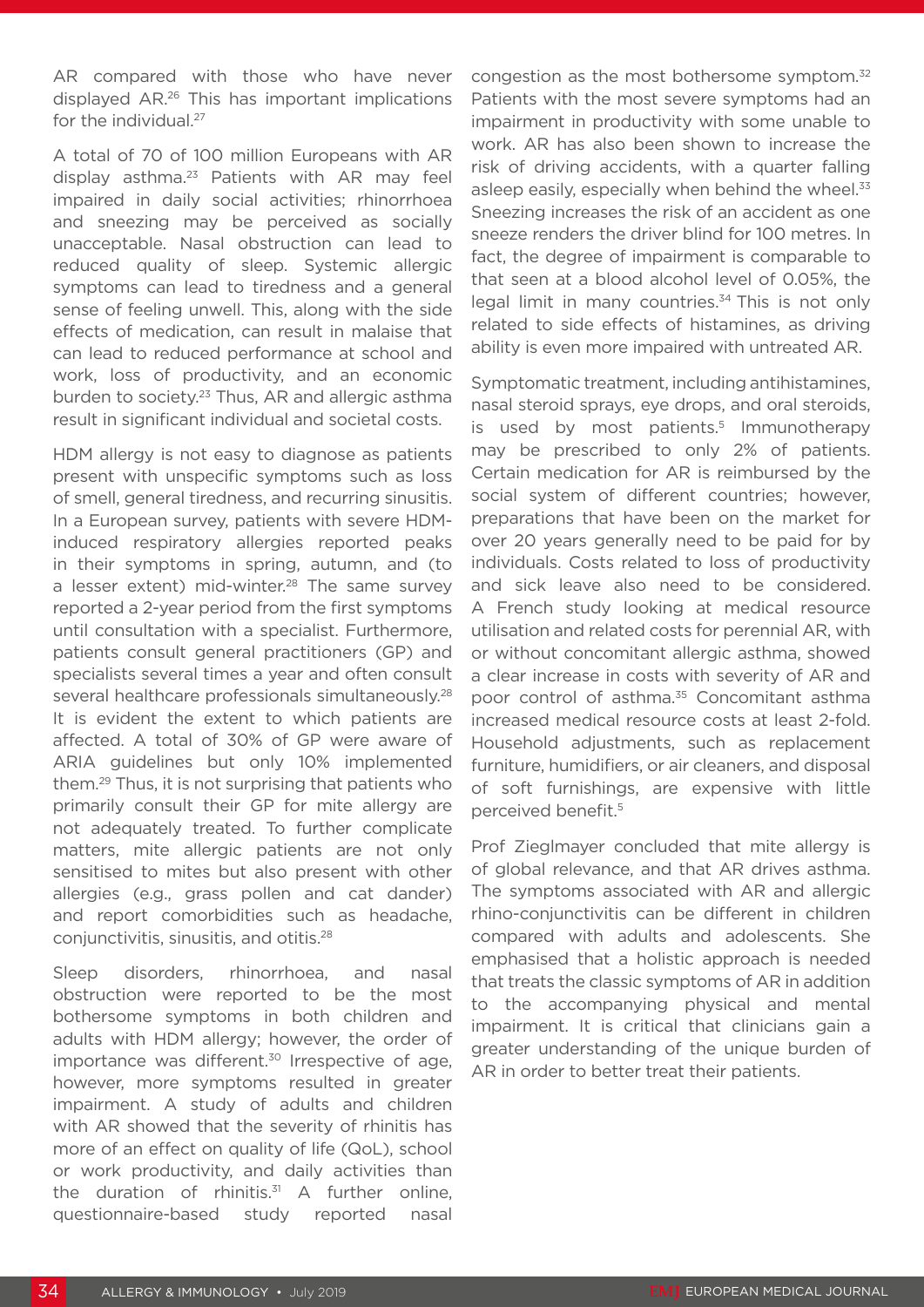## Precision Medicine to Optimise Patient Outcomes

#### Professor Philippe Gevaert

Prof Gevaert mentioned that 20 years ago, he and his colleagues had dreamt that patient samples (blood and nasal secretions) containing a biological marker could be used to personalise treatment with precision medicine. This dream, based on predicted outcome, has altered, and it is now understood that one marker might not be sufficient to achieve this goal.

The case of a 6-year-old boy with a constant cold, blocked nose with open-mouth breathing, rhinorrhoea, and nightly cough all year round was presented. Removal of the adenoids was indicated as a possible treatment option for this patient; however, this child was eventually diagnosed with allergy. Diagnosis in a child is very difficult due to their immature immune systems and the presence of infections and other environmental factors that may lead to rhinitis symptoms. AR patients are classified into two groups: 'sneezers and runners' and 'blockers'. The 'sneezers and runners' often have itching, sneezing, and conjunctivitis. Their symptoms are worse during the day and improve at night. Diagnosis may take some time, but generally after two seasons they are diagnosed with hay fever. 'Blockers', on the other hand, often have severe nasal blockage with little sneezing and no itching. Symptoms are constant but may be worse at night. Diagnosis usually takes a long time. The standard of care is to conduct a skin prick test (SPT) in these patients. Of 2,320 Belgian patients who underwent a SPT, 40% had sensitisation, of which 80% were symptomatic. Almost 30% of the Belgian population had AR symptoms and sensitisation. In those aged 20– 40 years, approximately 45% had AR symptoms and sensitisation, implying an increase in allergy with age.<sup>36</sup>

Nowadays, further analyses can be conducted, including measuring specific genes and allergen components. The evolution of sensitisation in children and adolescents to HDM was investigated and was found to begin with Der p 2, Der p 1, and Der p 23.37 Other allergen components (e.g., Der p 5, Der p 7) were important with increasing age. These data can potentially be used to facilitate

better diagnosis and predict better outcomes. Recent data show that mite-specific IgE testing carried out on nasal secretions by means of allergen microarray might soon become an option in the diagnostic workup of AR.38

The severity and frequency of symptoms determines therapy as per the ARIA recommendations for the management of AR. With regards to primary and secondary prevention, data are lacking and recommendations are vague. Breastfeeding is recommended regardless of the atopic background of the infant. No general recommendation can be made regarding early-life exposure to pets and HDM avoidance, and dietary manipulations are not recommended. Environmental tobacco smoke should be avoided in pregnant women and children, and the primary prevention of occupational allergy is recommended. Secondary prevention of asthma remains a matter of debate. Early indoor aeroallergen exposure does not appear to affect development of allergic sensitisation or AR in high-risk children.<sup>39</sup> Once a patient is allergic, prevention entails eliminating HDM from the home. According to ARIA guidelines, there is some evidence that encasing bedding in impermeable covers, washing bedding on a hot cycle (55-60 $\degree$ C), and replacing carpets with hard flooring has some effect on allergen levels but the clinical benefit is less apparent. There is weak or no evidence, however, for acaricides and/or tannic acid; minimising the number of objects that accumulate dust; using vacuum cleaners with integral high-efficiency particulate air filter and double-thickness bags; and removing, hot washing, or freezing soft toys. A systematic review found no effect of chemical or physical methods to reduce exposure to HDM antigens in the homes of people with mitesensitive asthma.<sup>40</sup>

Prof Gevaert returned to the case of the 6-year-old boy. The child had been prescribed numerous courses of antibiotics and vaccination with Broncho-Vaxom; however, a SPT revealed AR and HDM allergy. Antihistamine and nasal steroids were given following diagnosis. The atopic march, which occurs when the individual develops multiple atopic (allergic) conditions with increasing age, typically starts early with food allergies and eczema, finally ending in asthma and/or AR.<sup>41</sup> At present, AIT is only given once a clinical diagnosis of AR has been made.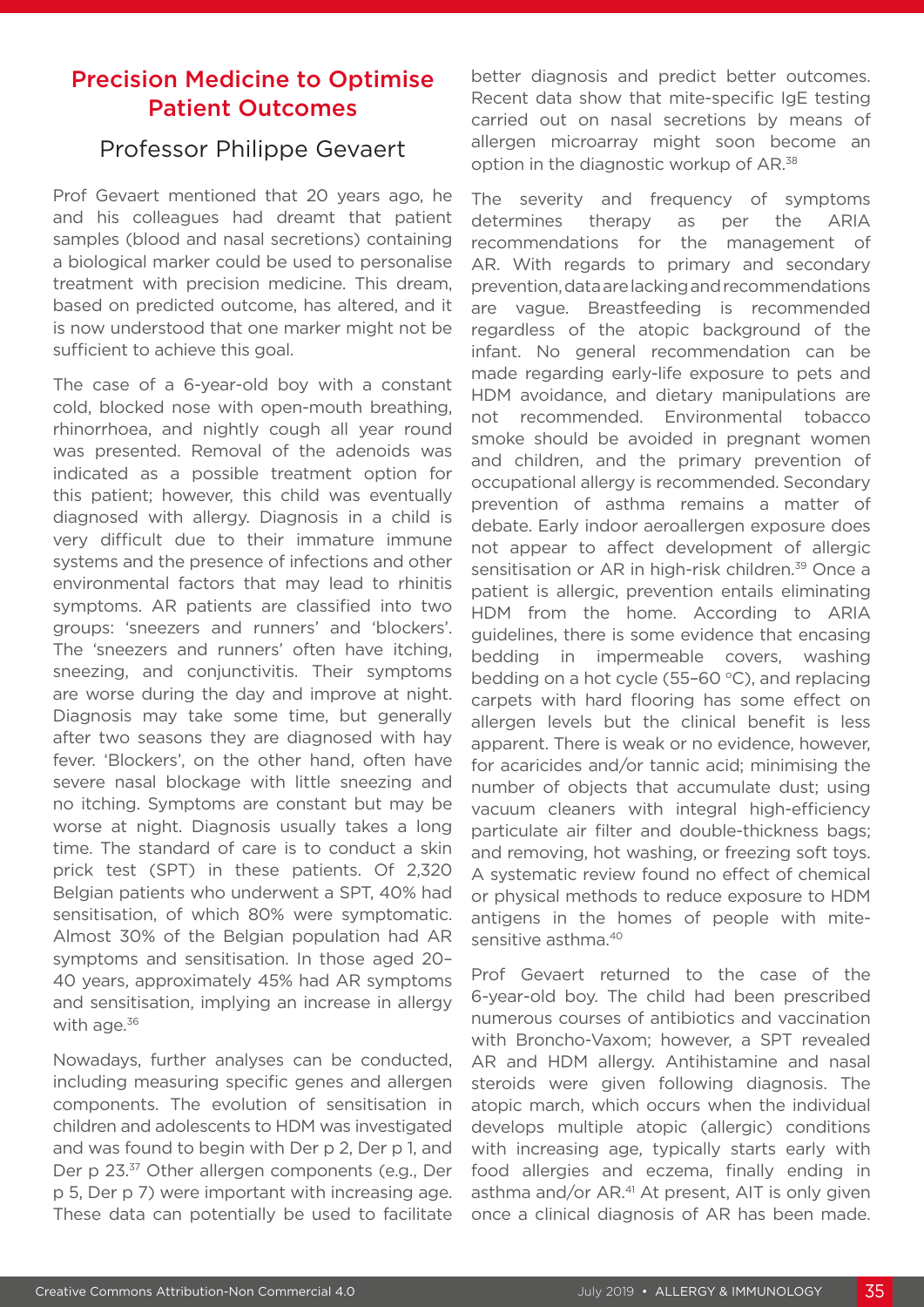Early treatment would be recommended in this young child to prevent disease progression. Prof Gevaert emphasised the need to consider preventative AIT and combine all patient data in order to use precision medicine to select a highrisk child for early AIT.

Prof Gevaert also presented the case of a 46-yearold man with a blocked nose, rhinorrhoea, postnasal drip, disturbed sleep, snoring, nightly cough, and all-day tiredness. His symptoms lasted all year round. He had a nasal endoscopy and septal deviation was evident. A septoplasty alone however would not cure this patient as further tests showed he also had HDM allergy, emphasising the importance of multidisciplinary efforts to ensure a complete diagnosis. This man took antihistamines and nasal corticoids with no effect. He also had a history of long-term overuse of decongestants. After seeing his GP, he was prescribed a shot of depot systemic corticoids. His HDM allergy remained uncontrolled with medication. Severe chronic upper airways disease defines those patients whose symptoms are inadequately controlled despite adequate (i.e., effective, safe, and acceptable) pharmacological treatment based on guidelines.8 These patients have impaired QoL, social functioning, sleep, and school or work performance. With optimal treatment, >20% of patients with rhinitis are totally uncontrolled. This could be explained by disease-related (e.g., exogenous, endogenous, or genetic), diagnosisrelated (e.g., incorrect diagnosis), patient-related (e.g., poor adherence), or treatment-related (e.g., inadequate treatment) factors.42

A Belgian study investigated the control of persistent rhinitis in a real-life community pharmacy setting. Uncontrolled symptoms were reported in 60% of presenters despite medication. Dissatisfaction with the way their rhinitis symptoms were controlled at present was reported by 40%. The nasal spray technique was subsequently evaluated in 1,276 patients. The results indicated a suboptimal spray technique in >80%, with patients not always shaking the medication, tilting the head forward, or spraying away from the septum. Adherence was also a problem, with 54.8% under-adherent (i.e., <80.0% adherence). Decongestant overuse has been reported in 50% of people with persistent rhinitis.43 Surprisingly, only 3% of presenters use systemic glucocorticosteroids to control AR.

However, use of depot-steroid injections has been shown to increase the risk of osteoporosis and diabetes.44 Thus, AR should not be treated with systemic corticosteroids long term.

Precision medicine is increasingly recognised as the way forward for improving patient outcomes. A consensus on the position and gradual implementation of the principles of precision medicine within existing adult treatment algorithms for AR and chronic rhinosinusitis has been published.45 Prediction of success of the initiated treatment and patient participation in the treatment plan can be implemented at the time of diagnosis. Strategies to prevent progression of disease, in addition to prediction of therapy success and patient participation in the long-term therapeutic strategy, are included in the second-level approach. Personalised care should be positioned at the tertiary level. Prof Gevaert returned to the case of the 46-year-old man and suggested that this patient would be a candidate for AIT.

The technological revolution means that nowadays all patient data are digitalised. When computers begin to read patient letters and connect data on a large scale (big data), artificial intelligence techniques may facilitate better diagnosis and precision medicine. The goal is to achieve an early diagnosis in children and use it for early prevention and early treatment with AIT. In adults, better help is needed for uncontrolled allergic disease. Prof Gevaert emphasised that precision medicine will help select patients who are most likely to benefit from AIT.

### The 300IR 'Solution' and Future Trends

### Professor Pascal Demoly

HDM SLIT drops have been shown to alleviate the burden of HDM allergies in children and adults with HDM-associated AR and/or asthma.<sup>46</sup> The drop format offers dose flexibility which is important for tailored individual treatment and the development of tablets with the same composition would offer simplicity.

New drugs are developed in accordance with regulatory guidelines.47 Clinical significance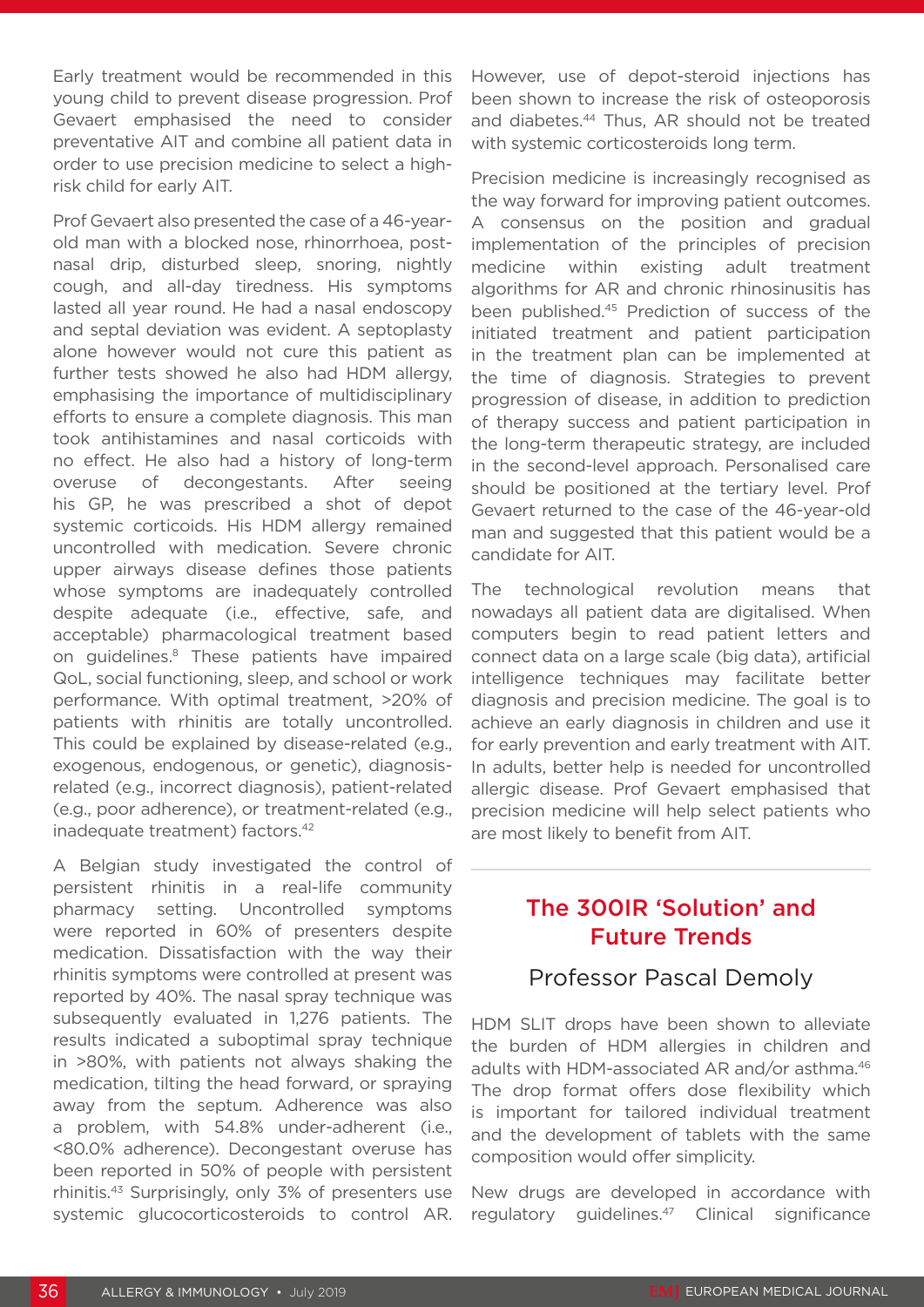and clinical relevance should be demonstrated. In AR, the primary trial outcome must reflect both symptom severity and intake of rescue medication (total combined score [TCS]). Secondary outcomes, defined *a priori*, contribute supplementary information on the effect size and safety. The estimation of the effect size must be precise enough to be able to reasonably eliminate the possibility that the effect may be too small to have benefit (positive benefit/risk balance). Prof Demoly emphasised that clinical relevance is not synonymous with statistical significance. Clinical relevance can be quantified with different metrics including effect size, relative clinical impact, numbers of patients needed to treat, and minimal important difference.<sup>48</sup> However, one can also focus on symptoms which are known to be bothersome (e.g., severe blocked nose), factors of which impact is more relevant (e.g., QoL), or specific groups of patients who may be more responsive (e.g., more symptomatic patients).

Prof Demoly reported the results of a confirmatory Phase III, randomised, double blind, placebo-controlled clinical trial which aimed to evaluate the efficacy and safety of the 300IR HDM SLIT tablet when administered for 12 months to adults and adolescents with HDMassociated AR.49-52 The trial was conducted at 231 centres in Canada, USA, EU, Russian Federation, and Israel. The study included male and female outpatients aged 12–65 years with HDMassociated AR (with or without concomitant asthma) for at least 1 year, sensitised to Der p and/or Der f, and with an average TCS of >5 over the baseline evaluation period. A 4-week run-in period was included prior to randomisation with the 300IR tablet (n=802) or placebo (n=805) to allow for the selection of patients with more severe symptoms. The primary evaluation period was the same duration as the run-in period and comprised the last 4 weeks of the treatment period. The primary endpoint of the trial was the average TCS calculated as the average daily TCS during the 4-week evaluation period. The TCS is the sum of two patient daily scores: rhinitis total symptom score and rescue medication score. Additional key outcomes used to assess clinical benefit included efficacy (individual rhinitis symptom scores, QoL, days with AR symptoms under control) and safety.

The average TCS over time showed symptom improvement and reduction in rescue medication use. The relative least squares mean difference (95% confidence interval) versus placebo was -16.9%.49 Improvements versus placebo in the secondary endpoints rhinitis total symptom score and rescue medication score were also significantly reduced in the 300IR group versus placebo. AIT with 300IR HDM sublingual tablet among adults and adolescents with HDM AR significantly improved nasal symptoms compared to patients receiving placebo despit a higher consumption of rescue medication in the latter group. This treatment was particularly efficient at relieving blocked nose which is a troublesome symptom with a significant socioeconomic burden.50 QoL scores, as measured by the Rhinoconjunctivitis Quality of Life Questionnaire (RQLQ), were taken at the end of the treatment period. Significant improvements in QoL score were seen; this was observed across the seven domains of the RQLQ including sleep and daytime activities.51 Adults and adolescents with HDM-associated allergic rhinitis benefited from treatment with 300IR HDM SLIT tablet by having more days with their AR symptoms under control compared to patients on placebo.52 The SLIT tablet was generally welltolerated, with no reports of severe anaphylactic reaction and no deaths. The most common adverse events were application-site reactions. The safety profile was similar in adults and adolescents, and consistent with previous studies.

Prof Demoly concluded that different solutions are available for different patients. HDM AIT SLIT drops offer dose flexibility for children and adults with AR and/or asthma. The 300IR HDM SLIT tablet is effective and safe in adolescents and adults displaying persistent AR due to HDM.

### Final Remarks

### Professor Thomas Casale

Prof Casale confirmed that a significant amount of morbidity is associated with HDM AR. He emphasised that a clinician's job is to improve patient outcomes by gaining a greater understanding of the unique burden of AR and providing better treatment. Early prevention and early treatment with AIT are crucial, especially in children, and AIT should therefore be used now without delay.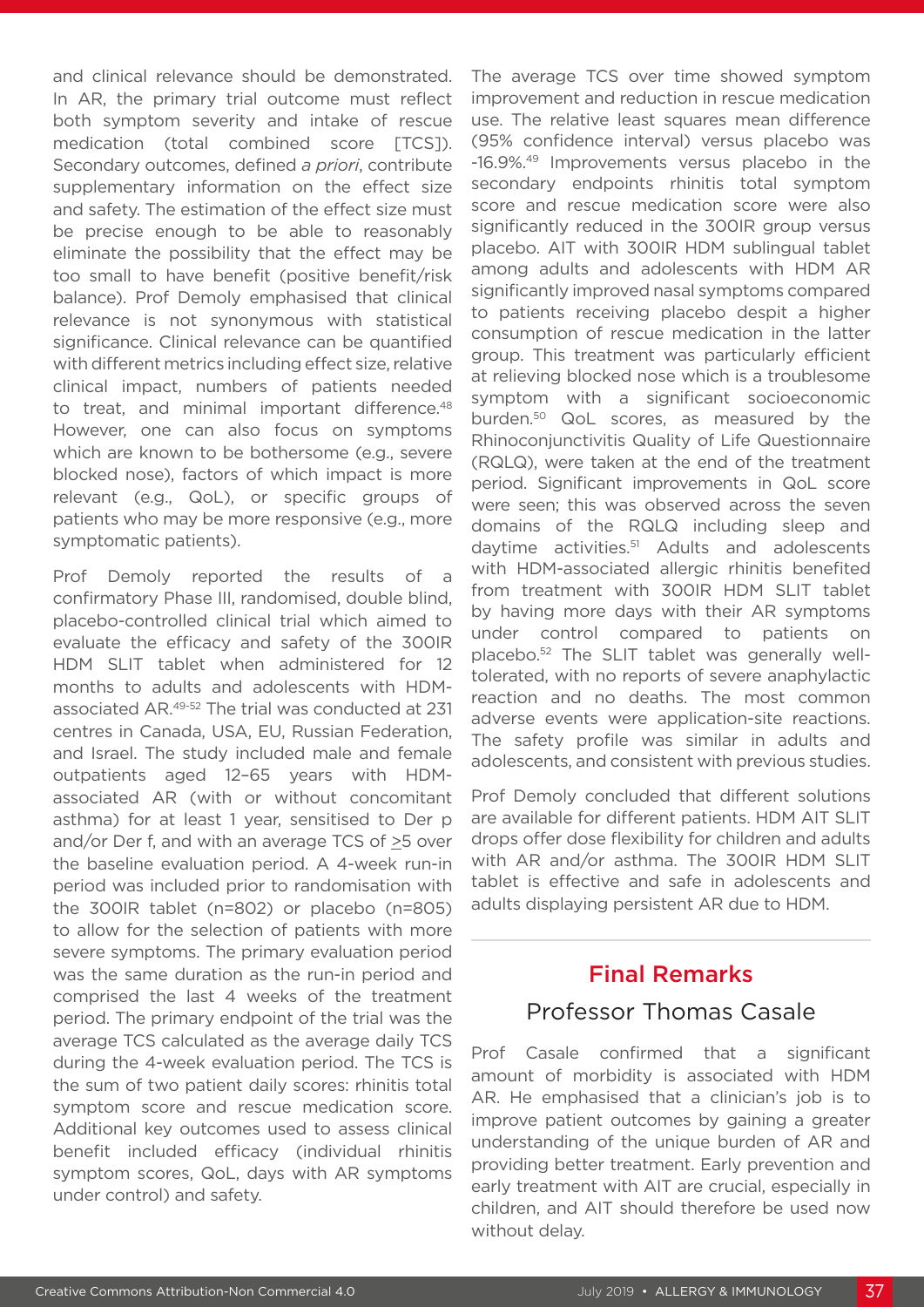#### References

- 1. Navarro A et al. Epidemiology of allergic rhinitis in allergy consultations in Spain: Alergológica-2005. J Investig Allergol Clin Immunol. 2009;19(Suppl 2):7-13.
- 2. Valero A et al. Epidemiology of allergic rhinitis caused by grass pollen or house-dust mites in Spain. Am J Rhinol Allergy. 2011;25(4):e123-8.
- 3. Bousquet J et al. Allergic Rhinitis and its Impact on Asthma (ARIA) 2008 update (in collaboration with the World Health Organization, GA(2)LEN and AllerGen). Allergy. 2008;63(Suppl 86):8-160.
- 4. Cox L, Calderon MA. Subcutaneous specific immunotherapy for seasonal allergic rhinitis: A review of treatment practices in the US and Europe. Curr Med Res Opin. 2010;26(12):2723-33.
- Valovirta E et al. The voice of the patients: Allergic rhinitis is not a trivial disease. Curr Opin Allergy Clin Immunol. 2008;8(1):1-9.
- 6. Marple BF et al. Keys to successful management of patients with allergic rhinitis: Focus on patient confidence, compliance, and satisfaction. Otolaryngol Head Neck Surg. 2007;136(6 Suppl):S107-24.
- 7. White P et al. Symptom control in patients with hay fever in UK general practice: How well are we doing and is there a need for allergen immunotherapy? Clin Exp Allergy. 1998;28(3):266-70.
- 8. Bousquet J et al. Unmet needs in severe chronic upper airway disease (SCUAD). J Allergy Clin Immunol. 2009;124(3):428-33.
- 9. Hellings PW et al. Explorative study on patient's perceived knowledge level, expectations, preferences and fear of side effects for treatment for allergic rhinitis. Clin Transl Allergy. 2012;2(1):9.
- 10. Bosquet J et al. 2019 ARIA Care pathways for allergen immunotherapy. Allergy. 2019. [Epub ahead of print].
- 11. Chan-Yeung M et al. Geographical variations in the prevalence of atopic sensitization in six study sites across Canada. Allergy. 2010;65(11):1404-13.
- 12. Niederberger V et al. IgE antibodies to recombinant pollen allergens (Phl p 1, Phl p 2, Phl p 5, and Bet v 2) account for a high percentage of grass pollen-specific IgE. J Allergy Clin Immunol. 1998;101(2 Pt 1):258-64.
- 13. Eldeirawi K et al. Associations of place of birth with asthma and wheezing in Mexican American children. J Allergy Clin Immunol. 2005;116(1):42-8.
- 14. Naspitz CK et al. Sensitization to inhalant and food allergens in Brazilian atopic children by in vitro

total and specific IgE assay. Allergy Project—PROAL. J Pediatr (Rio J). 2004;80(3):203-10.

- 15. Bostanci L et al. Sensitization to aeroallergens in Ankara, Turkey. Allergy. 1999;54(12):1332-4.
- 16. Eaeamuzie CI et al. Prevalence of allergic sensitization to inhalant allergens among blood donors in Kuwait--a desert country. Allergy. 1997;52(12):1194-200.
- 17. Bousquet PJ et al. Geographical variation in the prevalence of positive skin tests to environmental aeroallergens in the European Community Respiratory Health Survey I. Allergy. 2007;62(3):301-9.
- 18. Sakashita M et al. Prevalence of allergic rhinitis and sensitization to common aeroallergens in a Japanese population. Int Arch Allergy Immunol. 2010;151(3):255-61.
- 19. Li J et al. A multicentre study assessing the prevalence of sensitizations in patients with asthma and/or rhinitis in China. Allergy. 2009;64(7):1083-92.
- 20. Kim J et al. Sensitization to aeroallergens in Korean children: A population-based study in 2010. J Korean Med Sci. 2011;26(9):1165-72.
- 21. Asher MI et al. Worldwide time trends in the prevalence of symptoms of asthma, allergic rhinoconjunctivitis, and eczema in childhood: ISAAC Phases One and Three repeat multicountry cross-sectional surveys. Lancet. 2006;368(9537):733-43.
- 22. Brożek JL et al. Allergic Rhinitis and its Impact on Asthma (ARIA) guidelines-2016 revision. J Allergy Clin Immunol. 2017;140(4):950-8.
- 23. The European Academy of Allergy and Clinical Immunology. Advocacy Manifesto. 2015. Available at: http://www.eaaci.org/documents/ EAACI\_Advocacy\_Manifesto.pdf. Last accessed: 30 January 2019.
- 24. Shaaban R et al. Rhinitis and onset of asthma: A longitudinal population-based study. Lancet. 2008;372(9643):1049-57.
- 25. Rochat MK et al. Allergic rhinitis as a predictor for wheezing onset in school-aged children. J Allergy Clin Immunol. 2010;126(6):1170-5.e2.
- 26. Burgess JA et al. Childhood allergic rhinitis predicts asthma incidence and persistence to middle age: A longitudinal study. J Allergy Clin Immunol. 2007;120(4):863-9.
- 27. The European Academy of Allergy and Clinical Immunology. Global Atlas of Allergic Rhinitis and Chronic Rhinosinusitis. 2015. Available at: http://www.eaaci.org/globalatlas/ ENT\_Atlas\_web.pdf. Last accessed: 24 January 2019.
- 28. Demoly P et al. A year-long, fortnightly, observational survey in

three European countries of patients with respiratory allergies induced by house dust mites: Methodology, demographics and clinical characteristics. BMC Pulm Med. 2016;16(1):85.

- 29. Van Hoecke H, et al. Dissemination and implementation of the ARIA guidelines for allergic rhinitis in general practice. Int Arch Allergy Immunol. 2014;163(2):106-13.
- 30. Leger D et al. Poor sleep is highly associated with house dust mite allergic rhinitis in adults and children. Allergy Asthma Clin Immunol. 2017;13:36.
- 31. Bousquet J et al. Severity and impairment of allergic rhinitis in patients consulting in primary care. J Allergy Clin Immunol. 2006;117(1): 158-62.
- 32. Price D et al. The hidden burden of adult allergic rhinitis: UK healthcare resource utilisation survey. Clin Transl Allergy. 2015;5:39.
- 33. Demoly P et al. Allergic rhinitis increases the risk of driving accidents. J Allergy Clin Immunol. 2017;140(2):614-6.
- 34. Vuurman EF et al. Allergic rhinitis is a risk factor for traffic safety. Allergy. 2014;69(7):906-12.
- 35. Belhassen M et al. Costs of perennial allergic rhinitis and allergic asthma increase with severity and poor disease control. Allergy. 2017;72(6):948-58.
- 36. Blomme K et al. Prevalence of allergic sensitization versus allergic rhinitis symptoms in an unselected population. Int Arch Allergy Immunol. 2013;160(2):200-7.
- 37. Posa D et al. Evolution and predictive value of IgE responses toward a comprehensive panel of house dust mite allergens during the first 2 decades of life. J Allergy Clin Immunol. 2017;139(2):541-9.
- 38. Berings M et al. Reliable mite-specific IgE testing in nasal secretions by means of allergen microarray. J Allergy Clin Immunol. 2017;140(1): 301-3.
- 39. Schoos AM et al. Early indoor aeroallergen exposure is not associated with development of sensitization or allergic rhinitis in high-risk children. Allergy. 2016;71(5):684-91.
- 40. Gøtzsche PC, Johansen HK. House dust mite control measures for asthma: Systematic review. Allergy. 2008;63(6):646-59.
- 41. Kulig M et al. Natural course of sensitization to food and inhalant allergens during the first 6 years of life. J Allergy Clin Immunol. 1999;103(6):1173-9.
- 42. Hellings PW et al. Uncontrolled allergic rhinitis and chronic